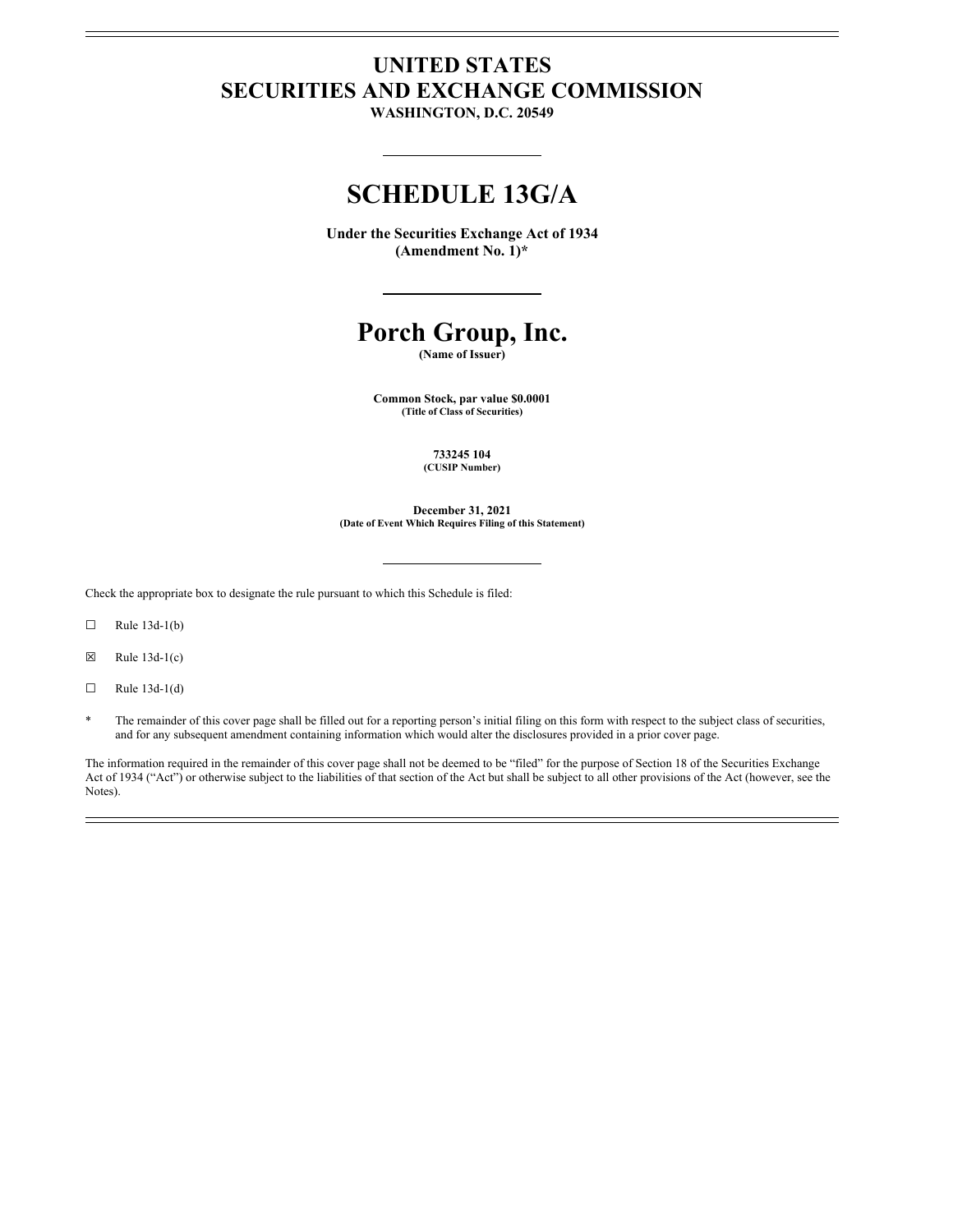| 1                | <b>NAMES OF REPORTING PERSONS</b>                                   |              |                                                                                         |  |  |
|------------------|---------------------------------------------------------------------|--------------|-----------------------------------------------------------------------------------------|--|--|
|                  | Southpoint Master Fund, LP                                          |              |                                                                                         |  |  |
| $\overline{2}$   | CHECK THE APPROPRIATE BOX IF A MEMBER OF A GROUP (SEE INSTRUCTIONS) |              |                                                                                         |  |  |
|                  | (a) $\Box$<br>$(b) \boxtimes$                                       |              |                                                                                         |  |  |
| $\overline{3}$   | <b>SEC USE ONLY</b>                                                 |              |                                                                                         |  |  |
|                  |                                                                     |              |                                                                                         |  |  |
| $\overline{4}$   | CITIZENSHIP OR PLACE OF ORGANIZATION                                |              |                                                                                         |  |  |
|                  | Cayman Islands                                                      |              |                                                                                         |  |  |
|                  |                                                                     | 5            | <b>SOLE VOTING POWER</b>                                                                |  |  |
|                  |                                                                     |              | $\theta$                                                                                |  |  |
|                  | <b>NUMBER OF</b><br><b>SHARES</b>                                   | 6            | <b>SHARED VOTING POWER</b>                                                              |  |  |
|                  | <b>BENEFICIALLY</b>                                                 |              |                                                                                         |  |  |
|                  | <b>OWNED BY</b><br><b>EACH</b>                                      | $\tau$       | 7,000,000<br><b>SOLE DISPOSITIVE POWER</b>                                              |  |  |
| <b>REPORTING</b> |                                                                     |              |                                                                                         |  |  |
|                  | <b>PERSON</b><br>WITH:                                              |              | $\Omega$                                                                                |  |  |
|                  |                                                                     | $\mathbf{8}$ | <b>SHARED DISPOSITIVE POWER</b>                                                         |  |  |
|                  |                                                                     |              | 7,000,000                                                                               |  |  |
| 9                | AGGREGATE AMOUNT BENEFICIALLY OWNED BY EACH REPORTING PERSON        |              |                                                                                         |  |  |
|                  |                                                                     |              |                                                                                         |  |  |
| 10               | 7,000,000                                                           |              | CHECK BOX IF THE AGGREGATE AMOUNT IN ROW (9) EXCLUDES CERTAIN SHARES (SEE INSTRUCTIONS) |  |  |
|                  |                                                                     |              |                                                                                         |  |  |
| 11               | $\Box$<br>PERCENT OF CLASS REPRESENTED BY AMOUNT IN ROW 9           |              |                                                                                         |  |  |
|                  |                                                                     |              |                                                                                         |  |  |
|                  | 7.1%                                                                |              |                                                                                         |  |  |
| 12               |                                                                     |              | TYPE OF REPORTING PERSON (SEE INSTRUCTIONS)                                             |  |  |
|                  | PN (Limited Partnership)                                            |              |                                                                                         |  |  |
|                  |                                                                     |              |                                                                                         |  |  |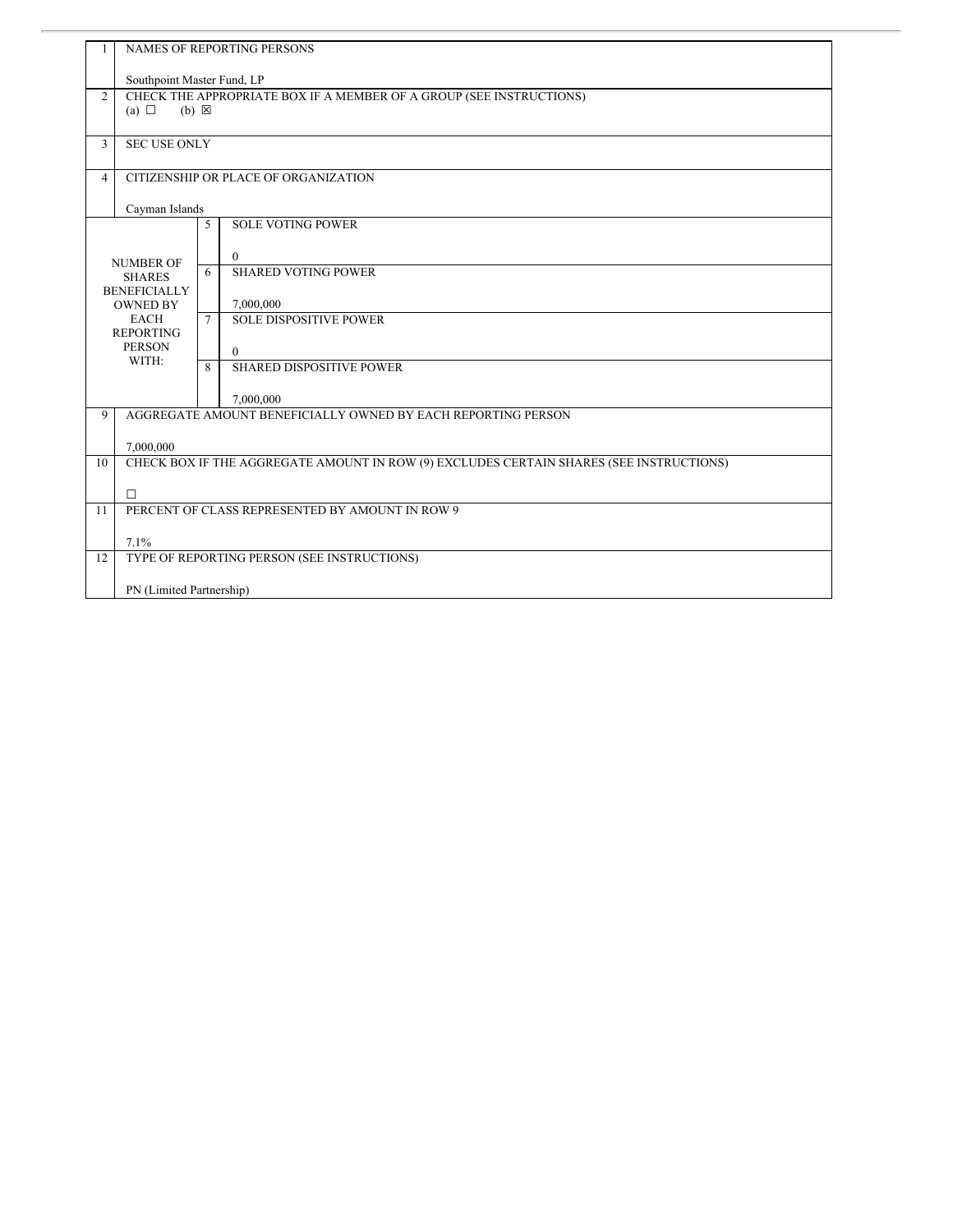| $\mathbf{1}$   | <b>NAMES OF REPORTING PERSONS</b>                                                                    |              |                                 |  |
|----------------|------------------------------------------------------------------------------------------------------|--------------|---------------------------------|--|
|                | Southpoint Capital Advisors LP                                                                       |              |                                 |  |
| $\overline{2}$ | CHECK THE APPROPRIATE BOX IF A MEMBER OF A GROUP (SEE INSTRUCTIONS)<br>(a) $\Box$<br>$(b) \boxtimes$ |              |                                 |  |
| 3              | <b>SEC USE ONLY</b>                                                                                  |              |                                 |  |
| $\overline{4}$ | CITIZENSHIP OR PLACE OF ORGANIZATION                                                                 |              |                                 |  |
|                | Delaware                                                                                             |              |                                 |  |
|                |                                                                                                      | 5            | <b>SOLE VOTING POWER</b>        |  |
|                | <b>NUMBER OF</b>                                                                                     |              | $\theta$                        |  |
|                | <b>SHARES</b>                                                                                        | 6            | <b>SHARED VOTING POWER</b>      |  |
|                | <b>BENEFICIALLY</b><br><b>OWNED BY</b>                                                               |              | 7,000,000                       |  |
|                | <b>EACH</b><br><b>REPORTING</b><br><b>PERSON</b>                                                     |              | <b>SOLE DISPOSITIVE POWER</b>   |  |
|                |                                                                                                      |              | $\theta$                        |  |
|                | WITH:                                                                                                | $\mathbf{8}$ | <b>SHARED DISPOSITIVE POWER</b> |  |
|                |                                                                                                      |              | 7,000,000                       |  |
| 9              | AGGREGATE AMOUNT BENEFICIALLY OWNED BY EACH REPORTING PERSON                                         |              |                                 |  |
|                | 7,000,000                                                                                            |              |                                 |  |
| 10             | CHECK BOX IF THE AGGREGATE AMOUNT IN ROW (9) EXCLUDES CERTAIN SHARES (SEE INSTRUCTIONS)              |              |                                 |  |
|                | $\Box$                                                                                               |              |                                 |  |
| 11             | PERCENT OF CLASS REPRESENTED BY AMOUNT IN ROW 9                                                      |              |                                 |  |
|                | 7.1%                                                                                                 |              |                                 |  |
| 12             | TYPE OF REPORTING PERSON (SEE INSTRUCTIONS)                                                          |              |                                 |  |
|                | PN (Limited Partnership)                                                                             |              |                                 |  |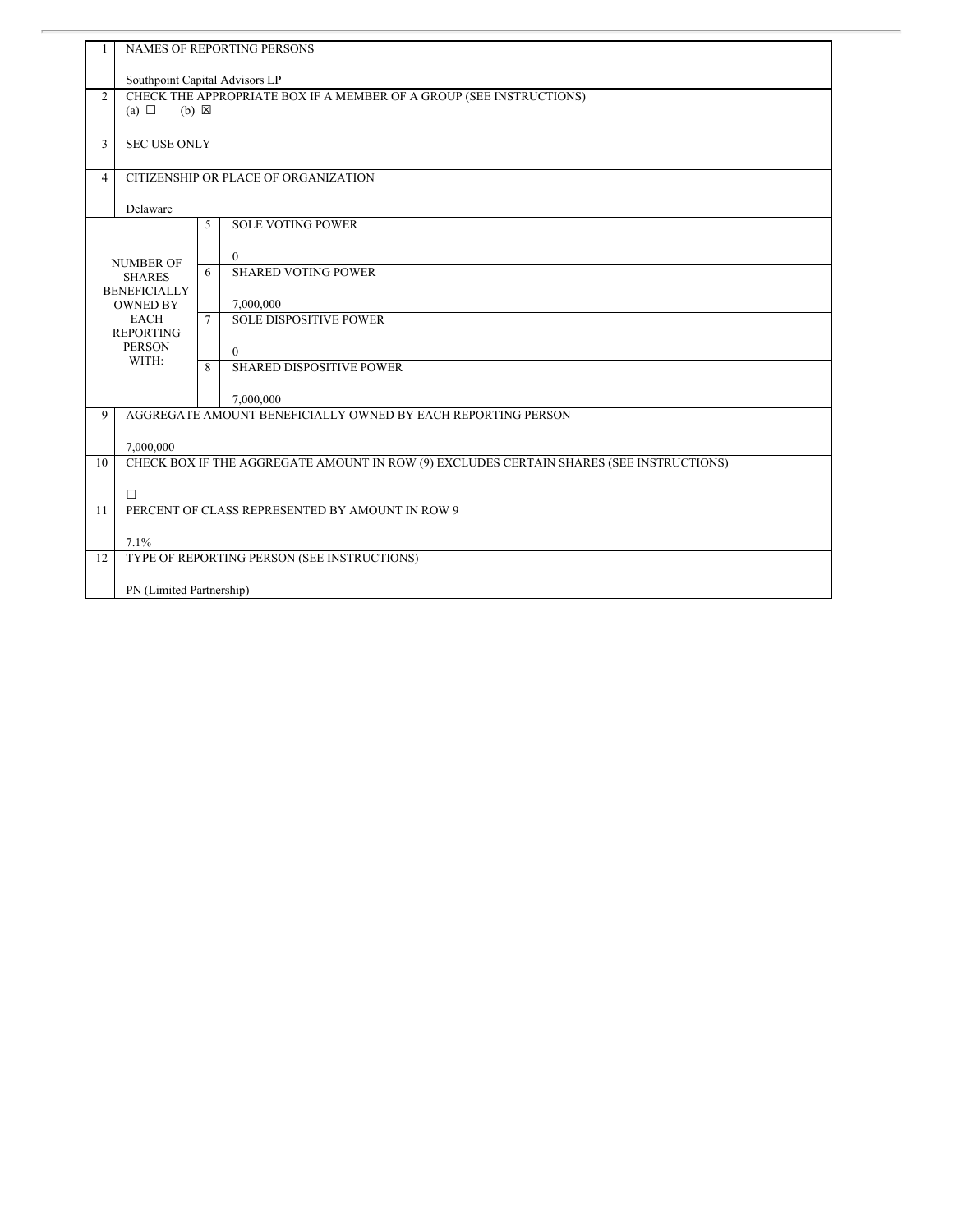| 1              | <b>NAMES OF REPORTING PERSONS</b>                                                       |              |                                             |  |  |
|----------------|-----------------------------------------------------------------------------------------|--------------|---------------------------------------------|--|--|
|                | Southpoint Capital Advisors LLC                                                         |              |                                             |  |  |
| $\overline{2}$ | CHECK THE APPROPRIATE BOX IF A MEMBER OF A GROUP (SEE INSTRUCTIONS)                     |              |                                             |  |  |
|                | (a) $\Box$<br>$(b) \boxtimes$                                                           |              |                                             |  |  |
| 3              | <b>SEC USE ONLY</b>                                                                     |              |                                             |  |  |
|                |                                                                                         |              |                                             |  |  |
| $\overline{4}$ | CITIZENSHIP OR PLACE OF ORGANIZATION                                                    |              |                                             |  |  |
|                | Delaware                                                                                |              |                                             |  |  |
|                |                                                                                         | 5            | <b>SOLE VOTING POWER</b>                    |  |  |
|                |                                                                                         |              | $\overline{0}$                              |  |  |
|                | <b>NUMBER OF</b><br><b>SHARES</b>                                                       | 6            | <b>SHARED VOTING POWER</b>                  |  |  |
|                | <b>BENEFICIALLY</b>                                                                     |              |                                             |  |  |
|                | <b>OWNED BY</b><br><b>EACH</b>                                                          | $\tau$       | 7,000,000<br><b>SOLE DISPOSITIVE POWER</b>  |  |  |
|                | <b>REPORTING</b>                                                                        |              |                                             |  |  |
|                | <b>PERSON</b><br>WITH:                                                                  |              | $\Omega$<br><b>SHARED DISPOSITIVE POWER</b> |  |  |
|                |                                                                                         | $\mathbf{8}$ |                                             |  |  |
|                | 7,000,000                                                                               |              |                                             |  |  |
| 9              | AGGREGATE AMOUNT BENEFICIALLY OWNED BY EACH REPORTING PERSON                            |              |                                             |  |  |
|                | 7,000,000                                                                               |              |                                             |  |  |
| 10             | CHECK BOX IF THE AGGREGATE AMOUNT IN ROW (9) EXCLUDES CERTAIN SHARES (SEE INSTRUCTIONS) |              |                                             |  |  |
|                | $\Box$                                                                                  |              |                                             |  |  |
| 11             | PERCENT OF CLASS REPRESENTED BY AMOUNT IN ROW 9                                         |              |                                             |  |  |
|                |                                                                                         |              |                                             |  |  |
| 12             | 7.1%<br>TYPE OF REPORTING PERSON (SEE INSTRUCTIONS)                                     |              |                                             |  |  |
|                |                                                                                         |              |                                             |  |  |
|                | OO (Limited Liability Company)                                                          |              |                                             |  |  |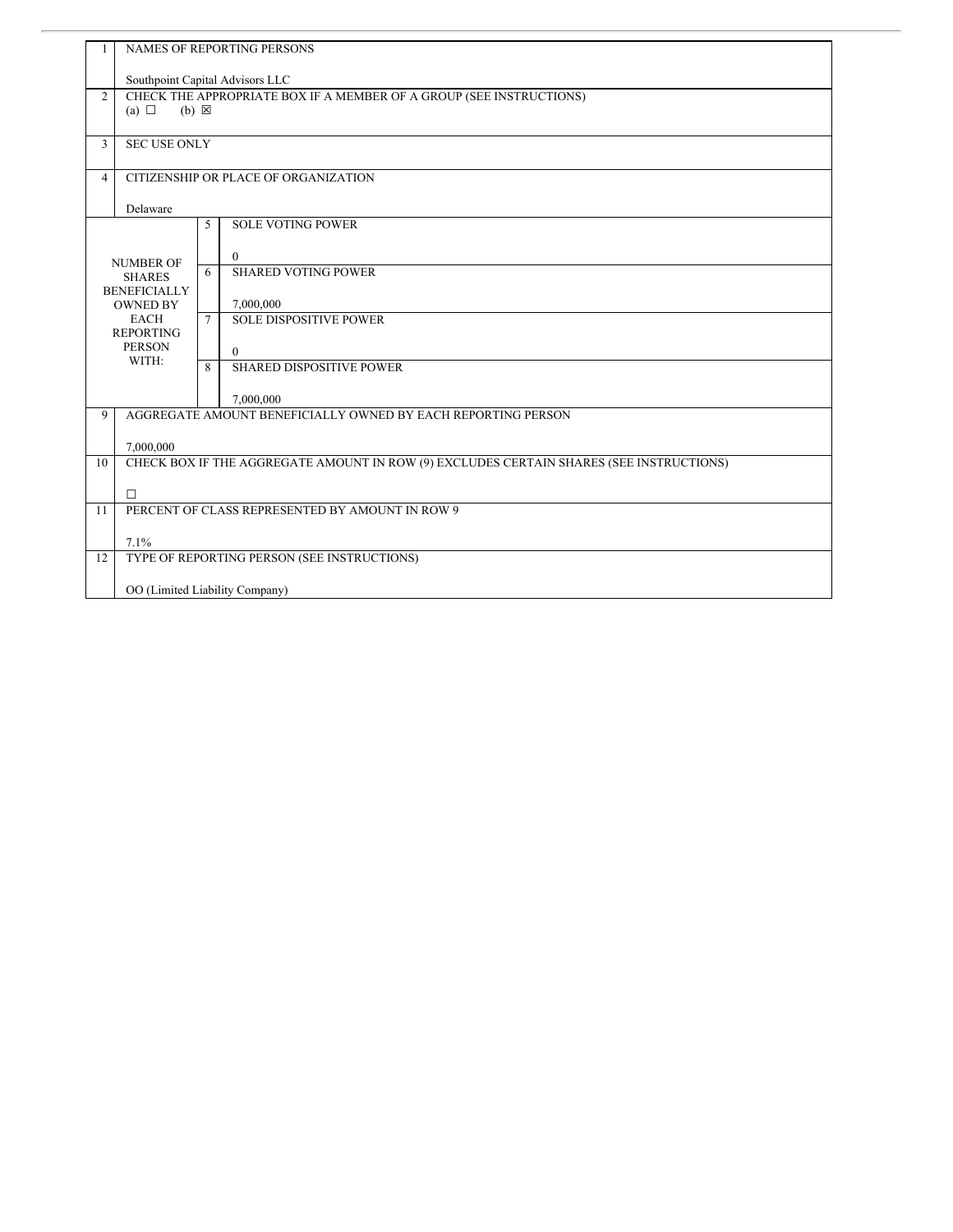| 1              | <b>NAMES OF REPORTING PERSONS</b>                                   |              |                                                                                         |  |
|----------------|---------------------------------------------------------------------|--------------|-----------------------------------------------------------------------------------------|--|
|                | Southpoint GP, LP                                                   |              |                                                                                         |  |
| $\overline{c}$ | CHECK THE APPROPRIATE BOX IF A MEMBER OF A GROUP (SEE INSTRUCTIONS) |              |                                                                                         |  |
|                | (a) $\Box$<br>$(b) \boxtimes$                                       |              |                                                                                         |  |
| 3              | <b>SEC USE ONLY</b>                                                 |              |                                                                                         |  |
|                |                                                                     |              |                                                                                         |  |
| $\overline{4}$ | CITIZENSHIP OR PLACE OF ORGANIZATION                                |              |                                                                                         |  |
|                | Delaware                                                            |              |                                                                                         |  |
|                |                                                                     | 5            | <b>SOLE VOTING POWER</b>                                                                |  |
|                |                                                                     |              |                                                                                         |  |
|                | <b>NUMBER OF</b>                                                    | 6            | $\Omega$<br><b>SHARED VOTING POWER</b>                                                  |  |
|                | <b>SHARES</b><br><b>BENEFICIALLY</b>                                |              |                                                                                         |  |
|                | <b>OWNED BY</b>                                                     |              | 7,000,000                                                                               |  |
|                | <b>EACH</b><br><b>REPORTING</b>                                     | $\tau$       | <b>SOLE DISPOSITIVE POWER</b>                                                           |  |
|                | <b>PERSON</b>                                                       |              | $\theta$                                                                                |  |
|                | WITH:                                                               | $\mathbf{8}$ | <b>SHARED DISPOSITIVE POWER</b>                                                         |  |
|                |                                                                     |              |                                                                                         |  |
| 9              |                                                                     |              | 7,000,000<br>AGGREGATE AMOUNT BENEFICIALLY OWNED BY EACH REPORTING PERSON               |  |
|                |                                                                     |              |                                                                                         |  |
|                | 7,000,000                                                           |              |                                                                                         |  |
| 10             |                                                                     |              | CHECK BOX IF THE AGGREGATE AMOUNT IN ROW (9) EXCLUDES CERTAIN SHARES (SEE INSTRUCTIONS) |  |
|                | $\Box$                                                              |              |                                                                                         |  |
| 11             | PERCENT OF CLASS REPRESENTED BY AMOUNT IN ROW 9                     |              |                                                                                         |  |
|                |                                                                     |              |                                                                                         |  |
| 12             | 7.1%<br>TYPE OF REPORTING PERSON (SEE INSTRUCTIONS)                 |              |                                                                                         |  |
|                |                                                                     |              |                                                                                         |  |
|                | PN (Limited Partnership)                                            |              |                                                                                         |  |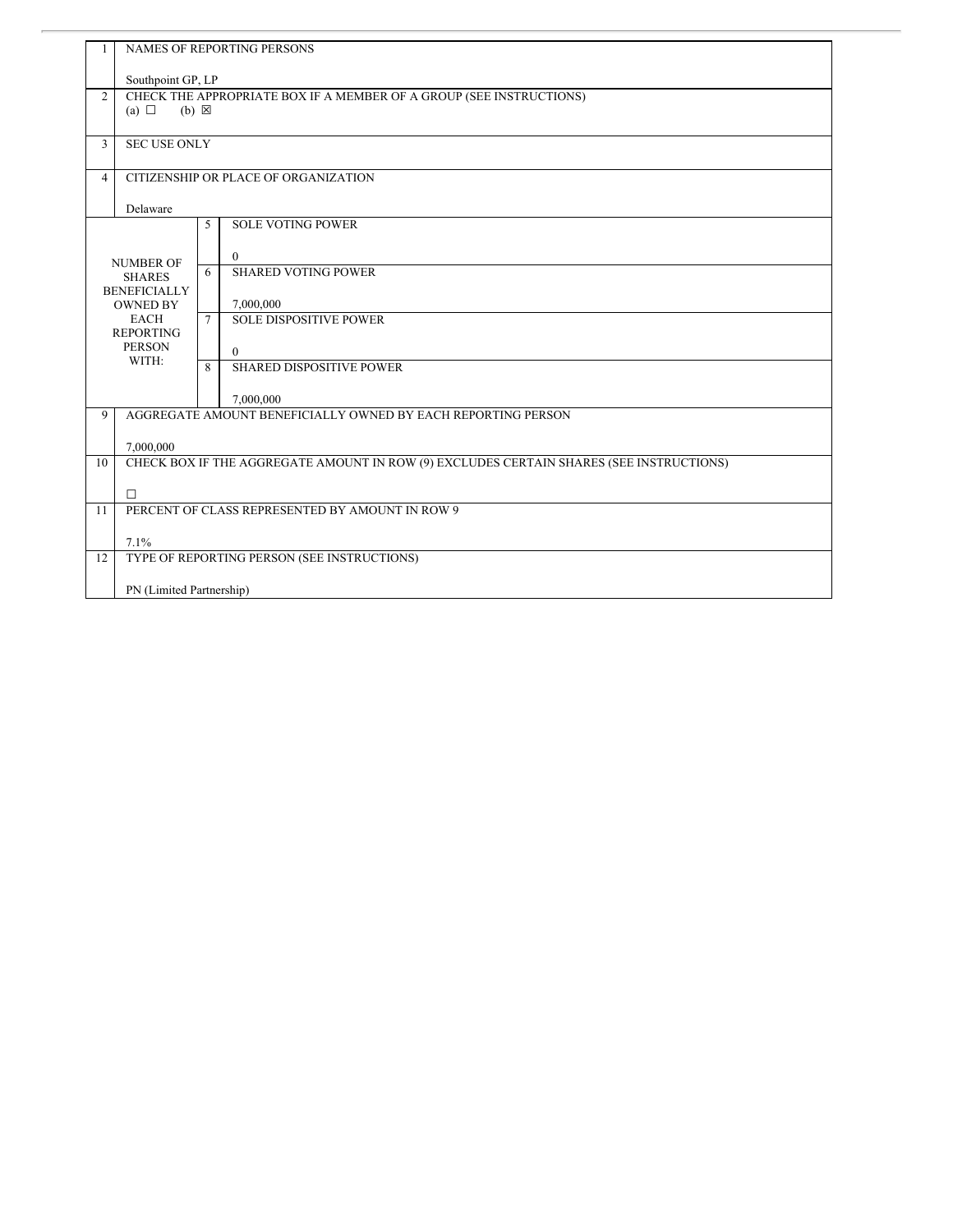| 1              | <b>NAMES OF REPORTING PERSONS</b>                                   |              |                                                                                         |  |
|----------------|---------------------------------------------------------------------|--------------|-----------------------------------------------------------------------------------------|--|
|                | Southpoint GP, LLC                                                  |              |                                                                                         |  |
| $\overline{2}$ | CHECK THE APPROPRIATE BOX IF A MEMBER OF A GROUP (SEE INSTRUCTIONS) |              |                                                                                         |  |
|                | (a) $\Box$<br>$(b) \boxtimes$                                       |              |                                                                                         |  |
| 3              | <b>SEC USE ONLY</b>                                                 |              |                                                                                         |  |
|                |                                                                     |              |                                                                                         |  |
| $\overline{4}$ |                                                                     |              | CITIZENSHIP OR PLACE OF ORGANIZATION                                                    |  |
|                | Delaware                                                            |              |                                                                                         |  |
|                |                                                                     | 5            | <b>SOLE VOTING POWER</b>                                                                |  |
|                |                                                                     |              | $\overline{0}$                                                                          |  |
|                | <b>NUMBER OF</b><br><b>SHARES</b>                                   | 6            | <b>SHARED VOTING POWER</b>                                                              |  |
|                | <b>BENEFICIALLY</b>                                                 |              |                                                                                         |  |
|                | <b>OWNED BY</b><br><b>EACH</b>                                      | $\tau$       | 7,000,000<br><b>SOLE DISPOSITIVE POWER</b>                                              |  |
|                | <b>REPORTING</b>                                                    |              |                                                                                         |  |
|                | <b>PERSON</b><br>WITH:                                              |              | $\Omega$                                                                                |  |
|                |                                                                     | $\mathbf{8}$ | <b>SHARED DISPOSITIVE POWER</b>                                                         |  |
|                |                                                                     |              | 7,000,000                                                                               |  |
| 9              | AGGREGATE AMOUNT BENEFICIALLY OWNED BY EACH REPORTING PERSON        |              |                                                                                         |  |
|                | 7,000,000                                                           |              |                                                                                         |  |
| 10             |                                                                     |              | CHECK BOX IF THE AGGREGATE AMOUNT IN ROW (9) EXCLUDES CERTAIN SHARES (SEE INSTRUCTIONS) |  |
|                |                                                                     |              |                                                                                         |  |
| 11             | $\Box$<br>PERCENT OF CLASS REPRESENTED BY AMOUNT IN ROW 9           |              |                                                                                         |  |
|                |                                                                     |              |                                                                                         |  |
|                | 7.1%                                                                |              |                                                                                         |  |
| 12             | TYPE OF REPORTING PERSON (SEE INSTRUCTIONS)                         |              |                                                                                         |  |
|                | OO (Limited Liability Company)                                      |              |                                                                                         |  |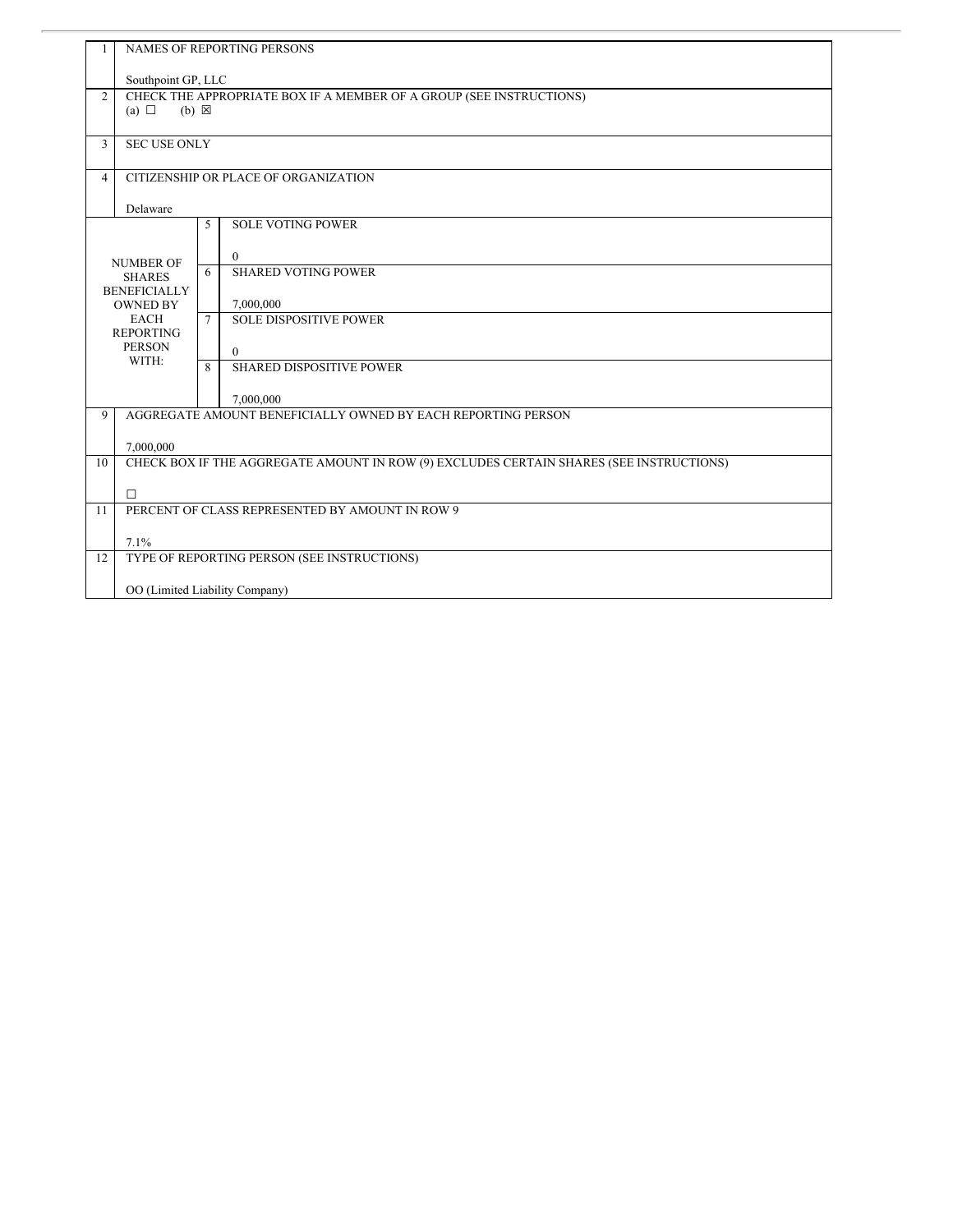| $\mathbf{1}$   | NAMES OF REPORTING PERSONS                                                              |   |                                 |  |
|----------------|-----------------------------------------------------------------------------------------|---|---------------------------------|--|
|                | John S. Clark II                                                                        |   |                                 |  |
| $\overline{2}$ | CHECK THE APPROPRIATE BOX IF A MEMBER OF A GROUP (SEE INSTRUCTIONS)                     |   |                                 |  |
|                | (a) $\Box$<br>$(b) \boxtimes$                                                           |   |                                 |  |
| 3              | <b>SEC USE ONLY</b>                                                                     |   |                                 |  |
| $\overline{4}$ | CITIZENSHIP OR PLACE OF ORGANIZATION                                                    |   |                                 |  |
|                | <b>United States</b>                                                                    |   |                                 |  |
|                |                                                                                         | 5 | <b>SOLE VOTING POWER</b>        |  |
|                | <b>NUMBER OF</b>                                                                        |   | $\theta$                        |  |
|                | <b>SHARES</b>                                                                           | 6 | <b>SHARED VOTING POWER</b>      |  |
|                | <b>BENEFICIALLY</b><br><b>OWNED BY</b>                                                  |   | 7,000,000                       |  |
|                | <b>EACH</b><br><b>REPORTING</b><br><b>PERSON</b>                                        |   | <b>SOLE DISPOSITIVE POWER</b>   |  |
|                |                                                                                         |   | $\Omega$                        |  |
|                | WITH:                                                                                   | 8 | <b>SHARED DISPOSITIVE POWER</b> |  |
|                |                                                                                         |   | 7,000,000                       |  |
| 9              | AGGREGATE AMOUNT BENEFICIALLY OWNED BY EACH REPORTING PERSON                            |   |                                 |  |
|                | 7,000,000                                                                               |   |                                 |  |
| 10             | CHECK BOX IF THE AGGREGATE AMOUNT IN ROW (9) EXCLUDES CERTAIN SHARES (SEE INSTRUCTIONS) |   |                                 |  |
|                | $\Box$                                                                                  |   |                                 |  |
| 11             | PERCENT OF CLASS REPRESENTED BY AMOUNT IN ROW 9                                         |   |                                 |  |
|                | 7.1%                                                                                    |   |                                 |  |
| 12             | TYPE OF REPORTING PERSON (SEE INSTRUCTIONS)                                             |   |                                 |  |
|                | $\mathbb{N}$                                                                            |   |                                 |  |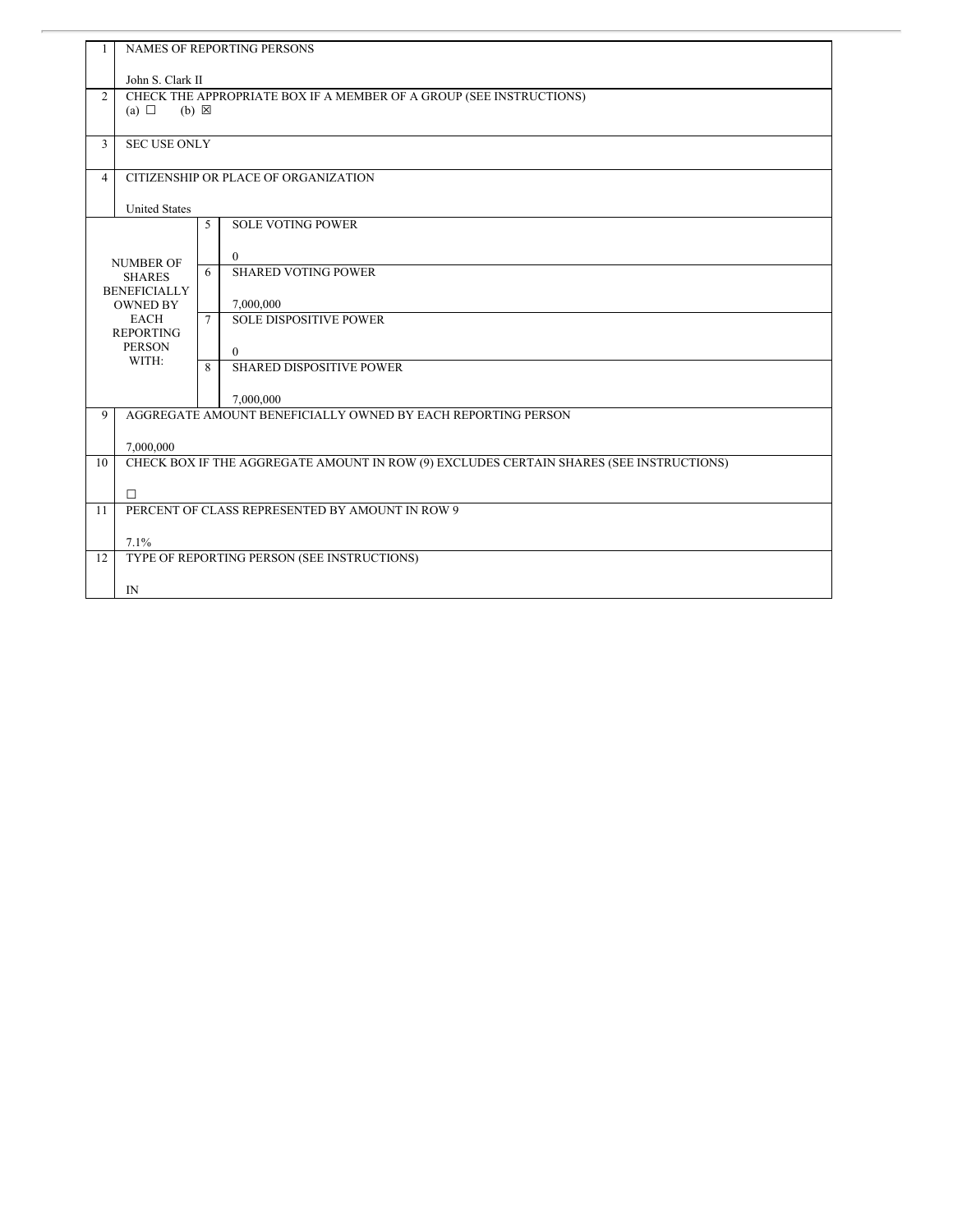#### **Item 1(a). Name of Issuer:**

Porch Group, Inc. (the "Issuer")

#### **Item 1(b). Address of Issuer's Principal Executive Offices:**

2200 1st Avenue S. Seattle, WA 98134

# **Item 2(a). Names of Persons Filing:**

The name of the persons filing this report (the "Reporting Persons") are:

- (i) Southpoint Master Fund, LP
- (ii) Southpoint Capital Advisors LP
- (iii) Southpoint Capital Advisors LLC
- (iv) Southpoint GP, LP
- (v) Southpoint GP, LLC
- (vi) John S. Clark II

# **Item 2(b). Address of Principal Business Office or, if None, Residence:**

The address of the principal business office of each of the Reporting Persons is:

1114 Avenue of the Americas, 22nd Floor New York, NY 10036

#### **Item 2(c). Citizenship:**

| Southpoint Master Fund, L.P.:    | Cayman Islands       |
|----------------------------------|----------------------|
| Southpoint Capital Advisors LP:  | Delaware             |
| Southpoint Capital Advisors LLC: | Delaware             |
| Southpoint GP, LP:               | Delaware             |
| Southpoint GP, LLC:              | Delaware             |
| John S. Clark II:                | <b>United States</b> |
|                                  |                      |

### **Item 2(d). Title of Class of Securities:**

Class A Common Stock, par value \$0.0001 ("Common Stock")

#### **Item 2(e). CUSIP Number:**

733245 104

Item 3. If this statement is filed pursuant to §§ 240.13d-1(b) or 240.13d-2(b) or (c), check whether the person filing is a: Not applicable.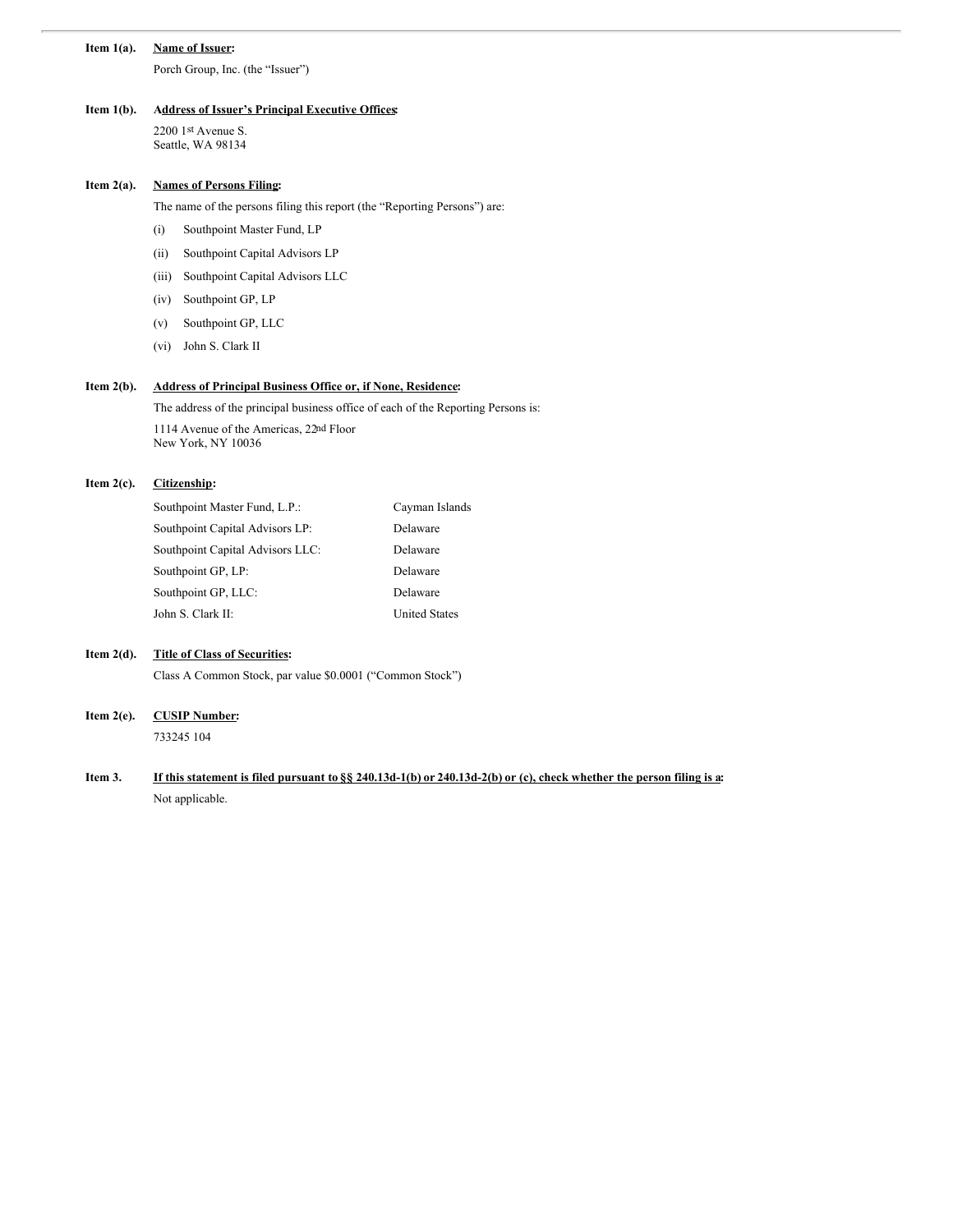#### **Item 4. Ownership.**

The information required by this item with respect to each Reporting Person is set forth in Rows 5 through 9 and 11 of the cover page to this Schedule 13G. The ownership percentages are based on 98,064,108 outstanding shares of Common Stock as reported in the Issuer's Form 10-Q filed November 15, 2021.

Shares reported herein are held by Southpoint Master Fund, LP for which Southpoint Capital Advisors LP serves as the investment manager and Southpoint GP, LP serves as the general partner. Southpoint Capital Advisors LLC serves as the general partner of Southpoint Capital Advisors LP and Southpoint GP, LLC serves as the general partner of Southpoint GP, LP. John S. Clark II serves as the managing member of both Southpoint Capital Advisors LLC and Southpoint GP, LLC. Each of the Reporting Persons disclaims beneficial ownership of the shares reported herein.

#### **Item 5. Ownership of Five Percent or Less of a Class.**

If this statement is being filed to report the fact that as of the date hereof the Reporting Person has ceased to be the beneficial owner of more than five percent of the class of securities, check the following  $\square$ .

# **Item 6. Ownership of More than Five Percent on Behalf of Another Person.**

Not applicable.

#### Item 7. Identification and Classification of the Subsidiary Which Acquired the Security Being Reported on by the Parent Holding Company **or Control Person.**

Not applicable.

# **Item 8. Identification and Classification of Members of the Group.**

Not applicable.

#### **Item 9. Notice of Dissolution of Group.**

Not applicable.

#### **Item 10. Certification.**

By signing below I certify that, to the best of my knowledge and belief, the securities referred to above were not acquired and are not held for the purpose of or with the effect of changing or influencing the control of the issuer of the securities and were not acquired and are not held in connection with or as a participant in any transaction having that purpose or effect, other than activities solely in connection with a nomination under § 240.14a-11.